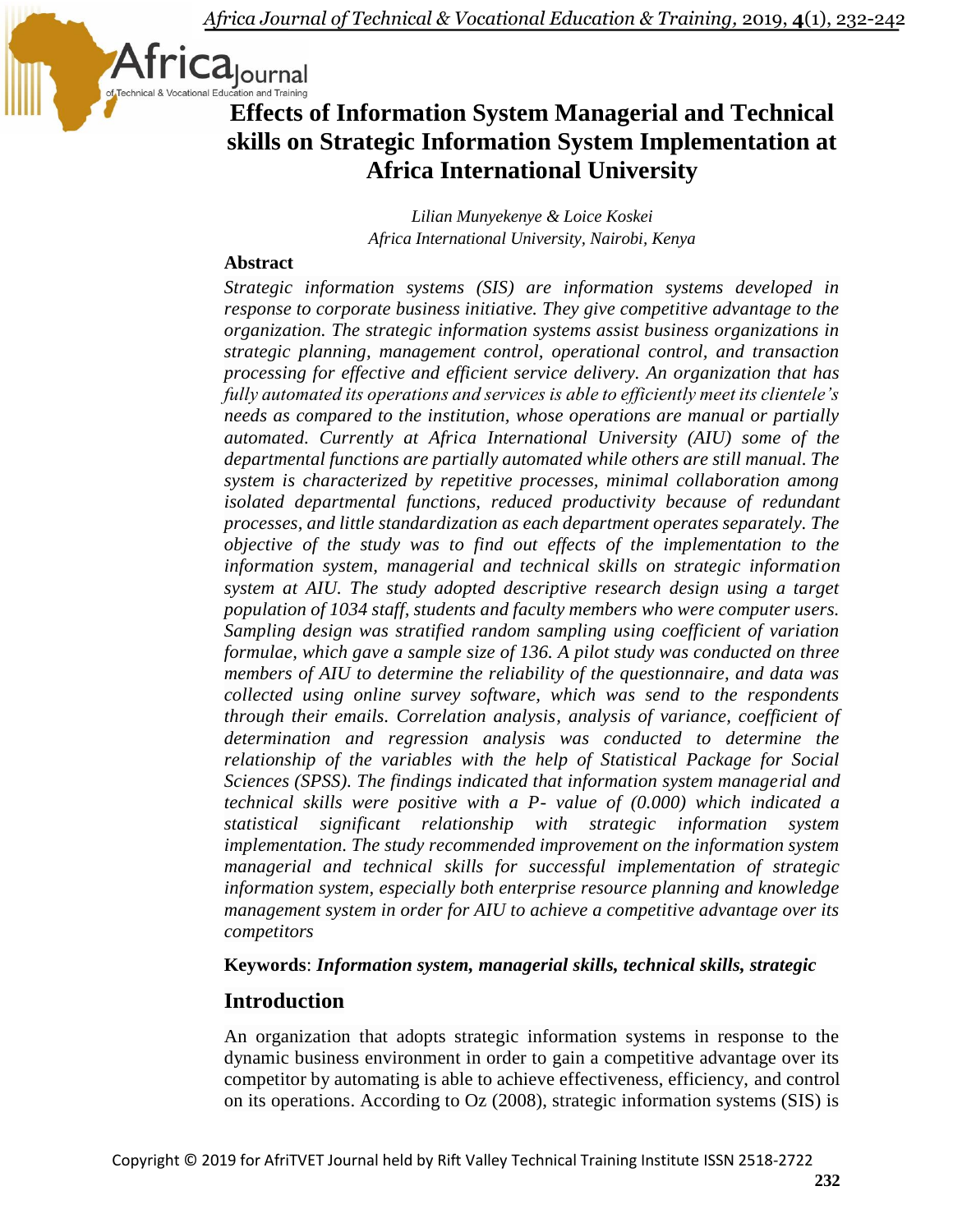the combination of ideas for making potentially winning business decisions, harnessing information technology to implement the decisions, and assist organization to achieve its goals and works with managers of other functional units. An organization with SIS is able to reap optimal utilization of its resources in terms of equipment, and business processes and above all the personnel. With the advancements witnessed in technology, information systems are becoming part of an organization that needs to develop.

The business environment has become very competitive to a point that any organization that needs to grow cannot afford not to go global. As expounded by Galliers  $\&$  Leidner (2013) the globalization of competition and the evolving business environment suggest that the success of today's global firms' business and its coordination/control strategies may be linked to a global information management strategy. When organization decides to go global, they cannot afford to do it without strategic information systems. Education sector is not left behind as it is one of the sectors that is embracing the advancements, especially in the developed countries. SIS is slowly becoming part of their operation. Any institution that has embraced this has become strategic in decision-making as well as became effective, productive, and analytical has been able to achieve its objectives.

Regional consideration on information systems is fairly improving as some of the regional states are embracing information technology such as South Africa, Rwanda, Malawi, and Nigeria while some like South Sudan, Burundi are still behind in terms of technological development but they are slowly coming up. As explained by Stimson, Stough, & Roberts, (2010) the regional strategic elements come together to drive the economic and technological development process. With this state of technological advancements, AIU has enjoyed a fairly good share of the clientele from the region, such as Rwanda, Congo, Burundi, Malawi, Nigeria, Madagascar, Uganda, Tanzania, South Sudan, and Sudan. If AIU had an SIS, it would have increased its market base in the region. Locally, in the education sector AIU has made good efforts in terms of building its brand, however, it is faced with the challenge of stiff competition. Nevertheless, for it to compete successfully it has to embrace the technological advancements available, especially the adoption of strategic information system. As elaborated by Tan (2010) the organization that understands how technology and technological changes in the market and competitive position must consider the industry, competitors, competitors' strategies, and the organization's position in the industry.

The implementation of strategic information system is affected by managerial and technical skills. This involves the expert skill or knowledge in information systems that are available in an organization.

# **Research Objective**

**233** © 2019 RVTTI, *AfriTVET*, **4** (1), 232-342 The study sought to find out the effects of information system, managerial and technical skills on strategic information system at Africa International University.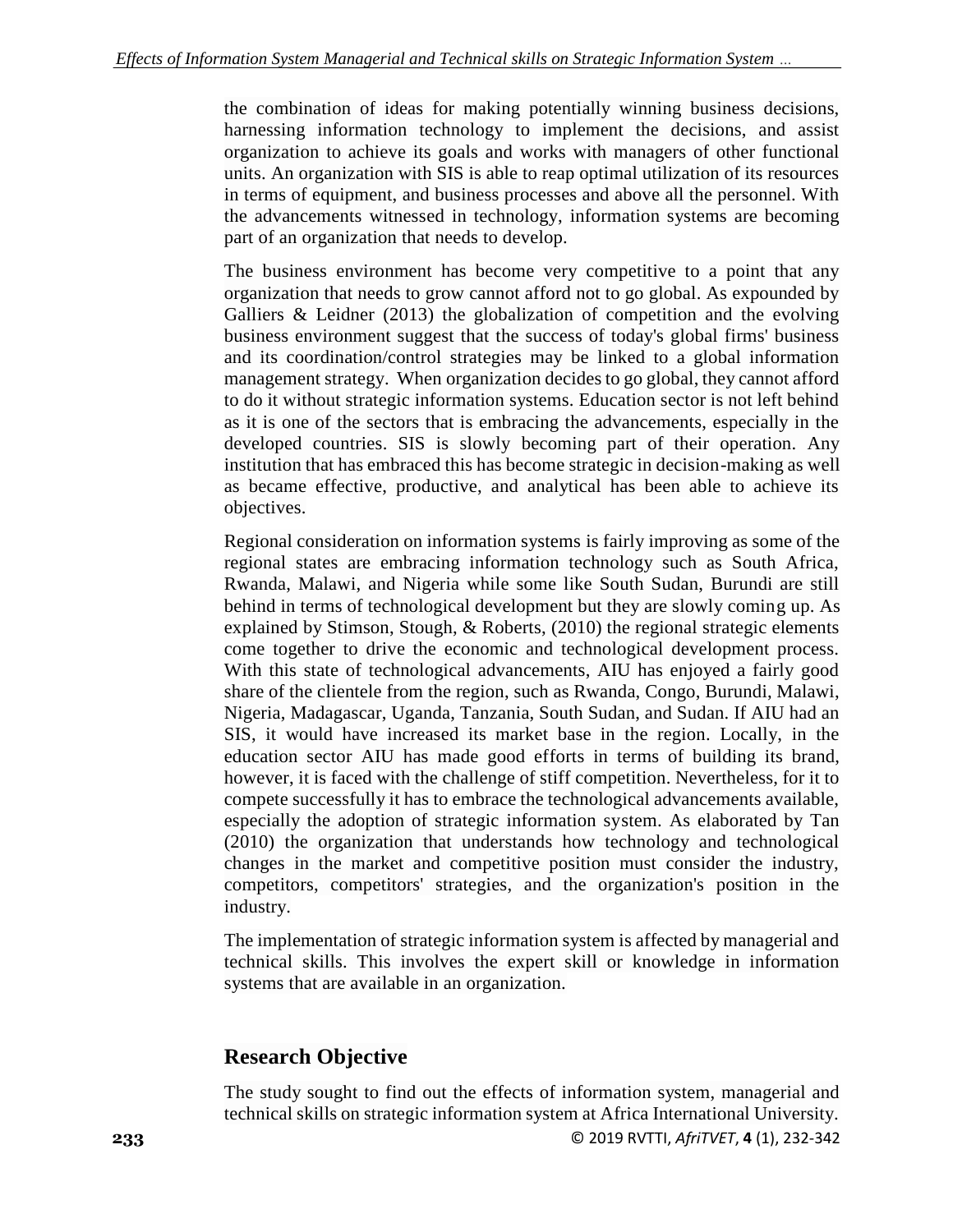### **Research hypothesis**

H0**: There is no significant relationship between information systems, managerial and technical skills, and the implementation of strategic information system at AIU.**

H1**: There is significant relationship between information system managerial, technical skills and the implementation of strategic information system at AIU**

### **Statement of the Problem**

The strategic information systems especially the technical and managerial skills assist business organizations in strategic planning, management control, operational control, and transaction processing for effective and efficient service provision. An organization that has fully automated its operations and services is able to meet all its clientele's needs as compared to the institution whose operations are partially automated or manual. Currently in AIU some of the departmental functions are partial automated while others are still manual. This has led to inefficiency and ineffectiveness in service delivery due to repetitive processes, minimal collaboration among isolated departmental functions, reduced productivity because of redundant processes, and little standardization as each department operates separately. As supported by DuMoulin (2009) organizations with inefficient service delivery operations create expensive, unnecessary tax on corporate productivity in a number of ways, including duplication of efforts, rework and employee dissatisfaction with internal services. This study bridges the gap by finding out the effects of information system, managerial and technical skills on implementation of strategic information system at Africa International University

#### **Conceptual Framework**



Figure 1: Conceptual Framework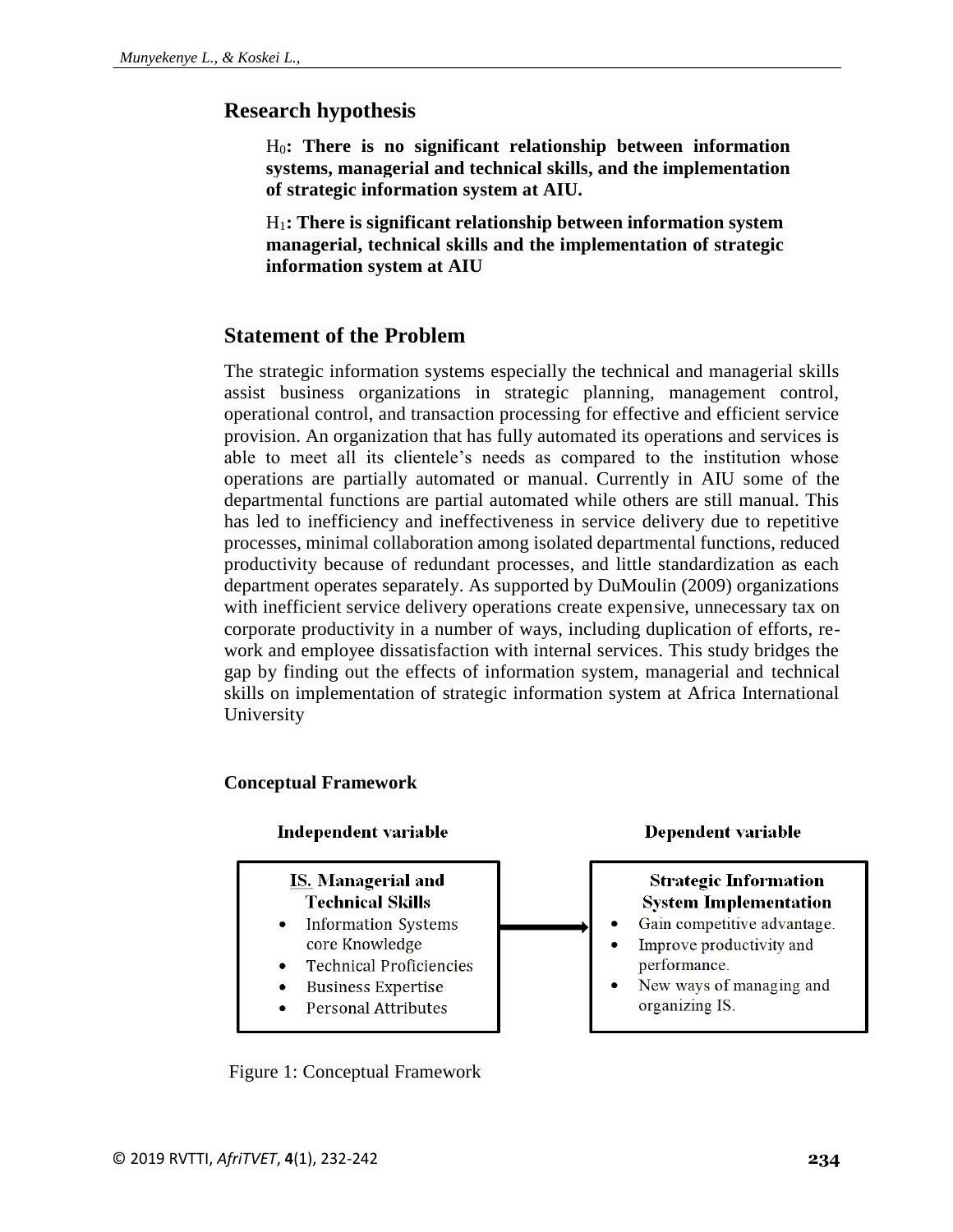# **Review of Literature**

### **Resource Based Theory**

The author of Resource Based Theory Barney (1991). defines firm resources as all assets, capabilities, organizational processes, firm's attributes, information, knowledge controlled by a firm that enables it to conceive of and implement strategies for efficiency and effectiveness. It is an administrative tool used to enhance the organizational resources with the capability to give an organization a competitive advantage over its competitors. The theory further works on a premise that, for it to achieve the competitive advantage, its resources should be valuable, rare, imitable, non-substitutable, which leads to the thinking that a company's inherent internal resources that determine competitive capabilities are difficult to copy. Assumptions of this theory are that even the organizations in the same industry are differentiated by the uniqueness of the resources they own; on which they capitalize to be able to gain competitive advantage. The resource based theory of the firm suggests that organizations compete and create value on the basis of resources that are unique, rare, valuable, and not easily imitable or substitutable.

Competencies are developed when such resources are combined to create specific organizational abilities. Incorporating concepts of the resource based theory in IS, suggest that organizations can better understand the benefits of using IS by considering how different IS-related competencies generate business value.

The resource based theory asserted that a firm is characterized by its unique resources whose control, use, and disposition by management help to determine its value. Resources are assets that are owned or controlled by the firm. They can be intangible assets, such as managerial and technical skills, business expertise, personal attributes, judgment, insight and experiences of individual employees; brand names and patents. Competencies are created when combinations of resources are applied together to create specific organizational abilities. A competency is, therefore, a firm's ability to deploy resources in combination or bundles, so as to create a capacity for achieving a desired objective. Competencies are a firm's distinctive abilities, developed as a result of the deployment of combinations of individual resources in unique ways, and through specific organizational routines. Competencies assist firms to acquire superior performance because they are specific and distinctive to a firm. They are difficult to imitate because they are embedded within the firm's culture and routines and because their path dependencies to organizational performance are not always transparent (Eisenhardt and Martin, 2000).

An IS competency is developed when processes and structures are designed in non-transparent and inimitable ways to combinations of IS resources, to develop specific abilities for accomplishing IS-related organizational tasks. IS competencies are, therefore, embedded in organizational processes and business routines (Teece, 2000)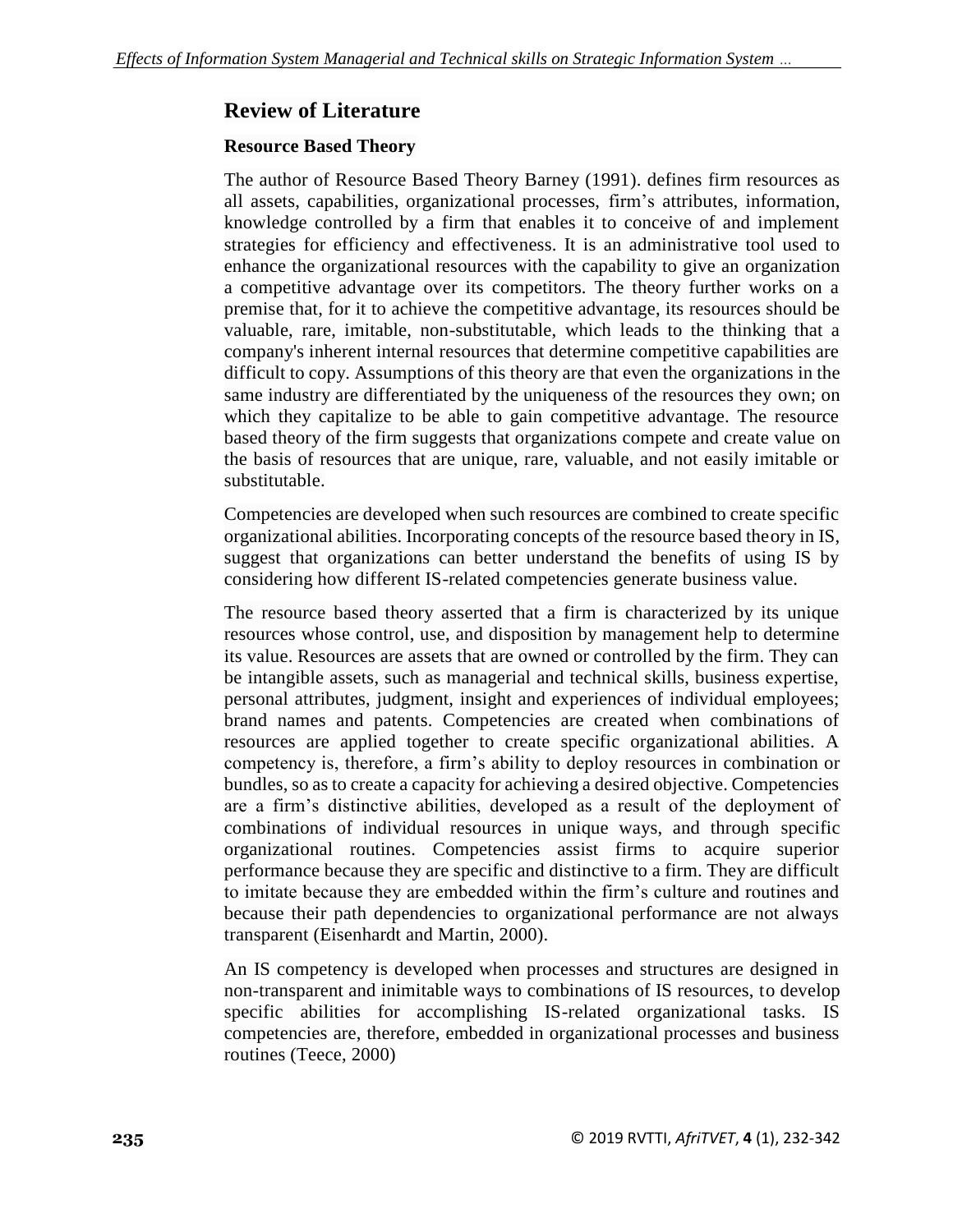#### **Information System Managerial & Technical Skills and SIS Implementation**

The implementation of strategic information systems requires quite a considerable amount of information systems managerial skills on top of the technical skills that gets work done. The information systems are composed of people who have the knowledge on how to develop or use as one of its components. The individuals provide the technical or the knowledge on how things or tasks are done. The information systems comprise of diverse categories of expertise from software developer, programming and systems developers, network administrators, database engineer, and security analyst and quality assurance among others. According to Galliers & Leidner (2014) skills refer to the ability to design and develop effective information systems. The IS managerial skills and technical skills encompass information systems, core knowledge, technical proficiencies, business expertise, and personal attributes.

The core knowledge of information systems is the skills for the success of the organization's information system operations. As stated by Gómez, Aboujaoude, Feghali, and Mahmoud (2017) information security, strategic use of IS, privacy in the information age, governance and auditing of IS and enterprise application are operations for firm's concentration. Information security involves measures put in place to protect the institution's information and data from unauthorized access such as eavesdropping, surveillance, industrial espionage, threats such as viruses and malware, computer errors or accidental access disclosure and theft of hardware or the software on which information or data is held. Straub, Goodman, and Baskerville, (2008) explained that information security is a continual managerial process that evolves policies, strategy, and organizational and IS architectures to build resistance to disruptions into the way organization operate. Strategic use of information system enables organization to change their business strategy to cope with the competition in the market. The strategic use of information system is a determining factor on how the organization uses information systems for the optimization of the shareholder wealth. Strategic benefits enable institution to improve the quality of products and services to its clientele. They change the organizations product or the way in which the organization operates and competes. Khan and Zhang (2009), argued that information systems give strategic value to the corporation and are important for the intellectual property of a corporation. Privacy in the modern information age has a delicate balance as it has brought challenges in how the privacy of information upheld as they faced with ethical and legal issues.

According to Manuela (2011) the conception of information systems incorporates those ethical and legal issues that need to be put into consideration. Governance and auditing of information systems deals with the evaluation of the organizations' information systems and making sure that they are well managed. Cascarino (2009) posited that business and corporate governance place the goal of business success within the context of honest business behavior and sound stakeholder relations. The evaluation is important as it determines how the information systems function and the value addition they give to an organization. Strategic alignment creates a connection between the business core functions and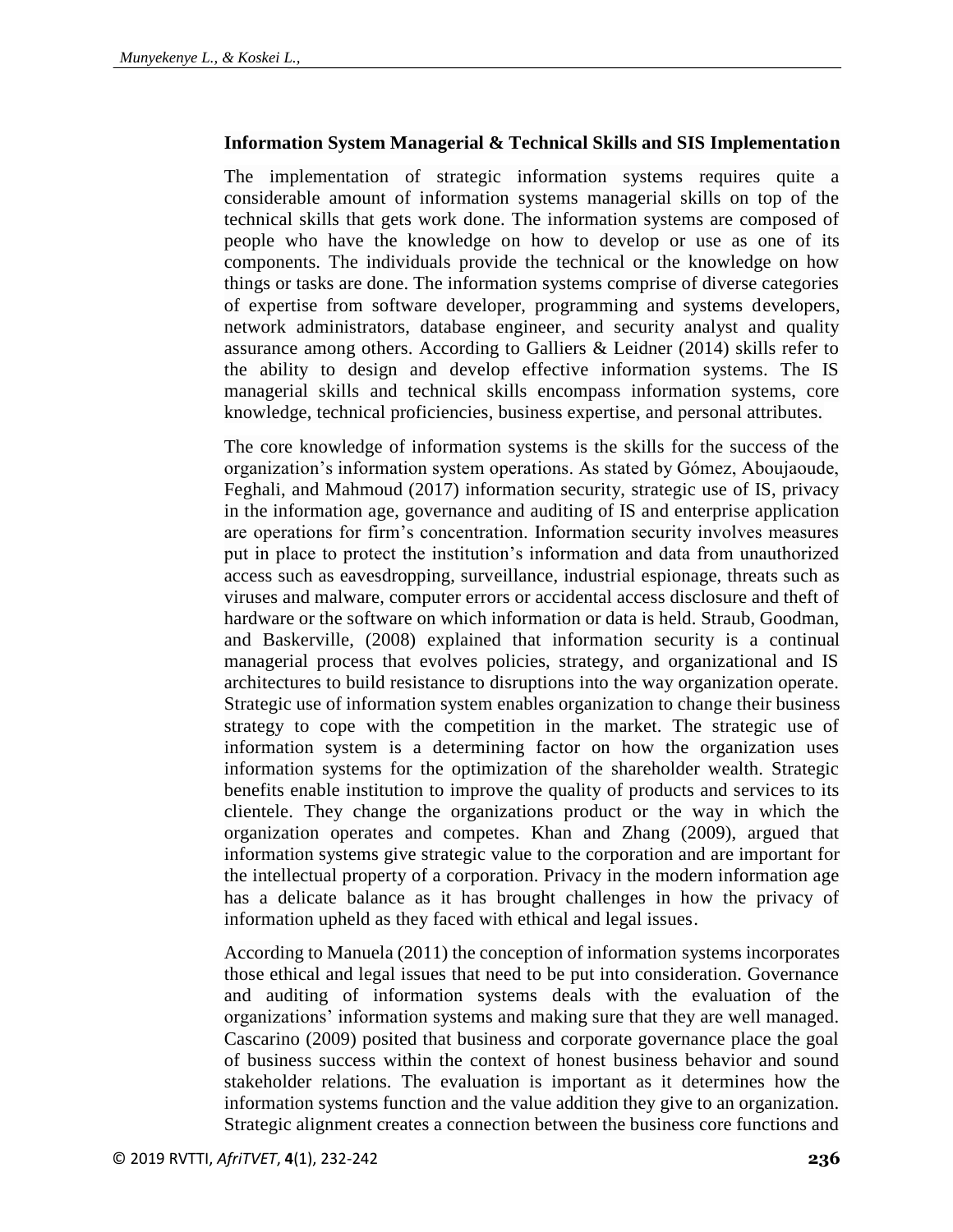information systems. Value delivery ensures that information systems perform the tasks designed or they purport to do, for the organization to realize the initial objective for which they were acquired. This also calls for the information technology staff to provide the expertise required for the information systems to deliver on the expectations.

On the other hand, risk management entails measures that are put in place to be able to mitigate risks that may affect or interfere with the normal operations of the information systems such as; fire proof, burglar doors, theft among others. To enhance the performance of information system the institution should acquire relevant enterprise application. Enterprise application is software that an organization acquires to enhance its operations and if the two terms are combined, (enterprise application) it usually implies that only large institutions and as opposed to small ones. Faircloth (2011) stated that an enterprise application is any application that is built with a multi-tier architecture, and designed to support a bigger number of users within the corporate enterprise. Regarding integration and deployment enterprise applications, any effective information system should be an open information system that integrates with other information systems used in the organization or with other information systems externally to create interaction among systems, as long as the security and control measures are put in place. Technical proficiencies and technical skills deals with the expertise or the knowhow needed to perform specific task on the information system.

# **Methodology**

Correlation research design that seeks to find relationships between independent and dependent variables after an action or event has already occurred was used in the study to determine the state of information systems at AIU. The target population of the study was 1034 and they included various users of management information systems at AIU, that is all faculty, administrative staff and students who use computes in their course of duty.

The study employed stratified random sample on the target population. According to Henn, Weinstein, and Foard (2009) stratified random sampling, ensures that key groups within the population are adequately represented in the sample.

Using the CV, the sample size

$$
n = \frac{NC^2}{C^2 + (N-1)e^2}
$$

Where  $n =$  Sample size,  $N =$  Population size,  $CV =$  Coefficient of Variation (which is  $\leq 30\%$ ), e = margin of error (which is fixed between 2-5%). The study sample size was calculated at 25% coefficient of variation and 2% margin error of 2%.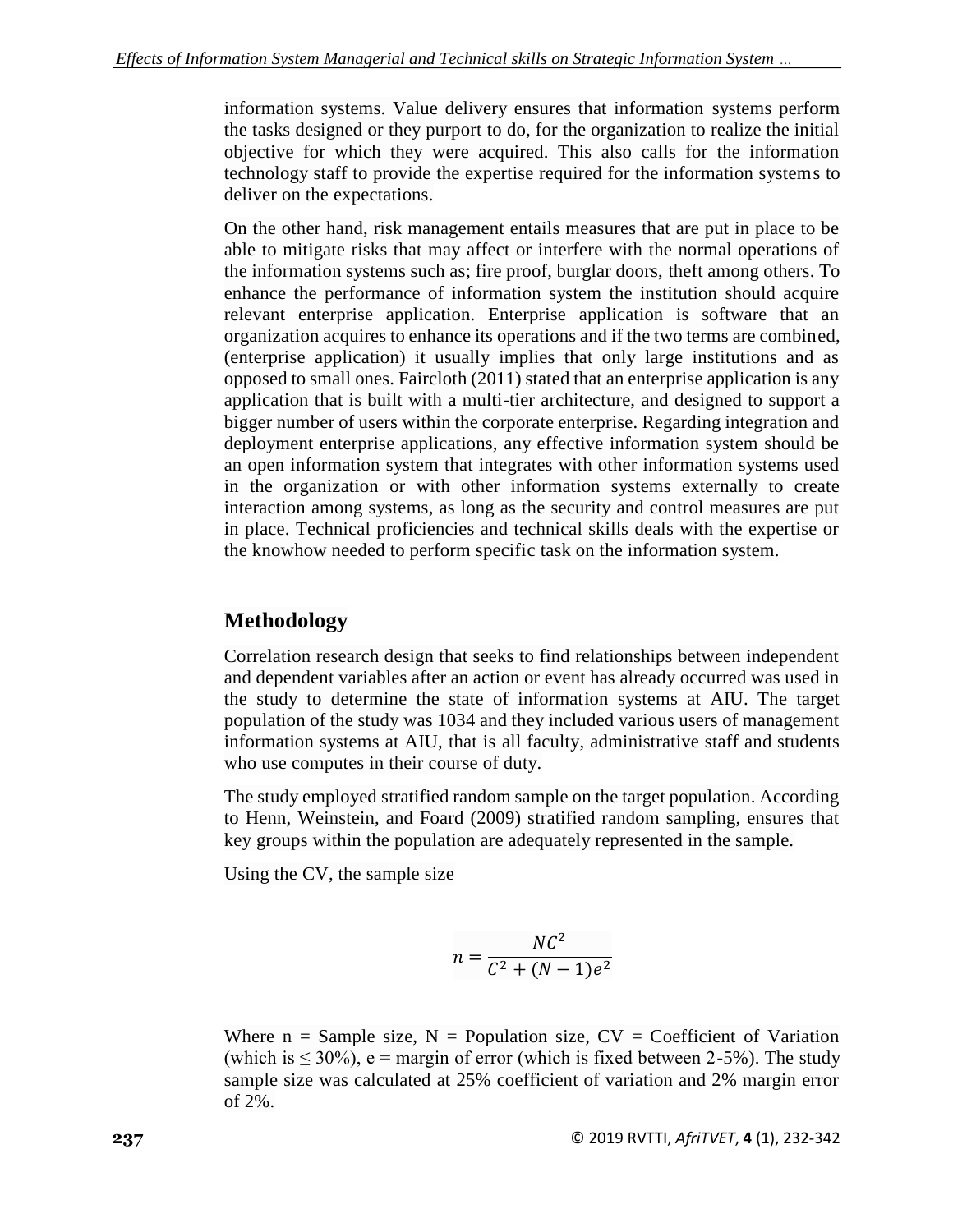If N=1034, e =2% and C =25%, then

$$
n = \frac{1034 (0.25^{2})}{(0.252) + (1034 - 1)(0.02)^{2}}
$$

$$
n = 136
$$

The above formula was used in order to minimize the margin of error where the sample size therefore was 136 respondents.

Reliability test was carried out to determine the confidence that the findings if the study would reproduce the same results using the same population and methodology. As explained by Uzoagulu (2008), reliability means consistency of measuring whatever it purports to measure. The study used the Cronbach's  $\alpha$  to measures the internal consistency, of how closely related variable in this study were to each other. (Ayo & Victor, 2017) provides the following rules of thumb: " $>9$  – Excellent,  $\geq$  8 – Good,  $\geq$  7 – Acceptable,  $\geq$  5 – Questionable,  $\geq$  5 – Poor and  $\leq$  5–Unacceptable" and above indicates reliable result. Therefore, the study according to table 3.3 gave .814 that is 81.4% depicting good results.

**Table 1** *Reliability Test*

| Cronbach's Alpha | Cronbach's Alpha Based on<br><b>Standardized Items</b> | N of Items |  |
|------------------|--------------------------------------------------------|------------|--|
| 814              | 849                                                    |            |  |

Responses were analysed by assigning numerical values to Likert type scales, as the respondents were filling the online tool and submitting it. The study used chisquare analysis techniques to test hypotheses. The study used regression analysis to establish relationship between the independent variables and the dependent variable by use of the following regression model:

$$
Y = \beta 0 + \beta 1 X 1 + \cdots \varepsilon
$$

Where;

 $Y =$  Strategic information systems implementation (Dependent Variable)

**X1** = Independent Variables (Information system managerial and technical skills)

- **β0** = Co-efficient of the model
- **β1** = Beta Co-efficient of Determination

 $\mathbf{\mathcal{E}}$  = Stochastic Error Term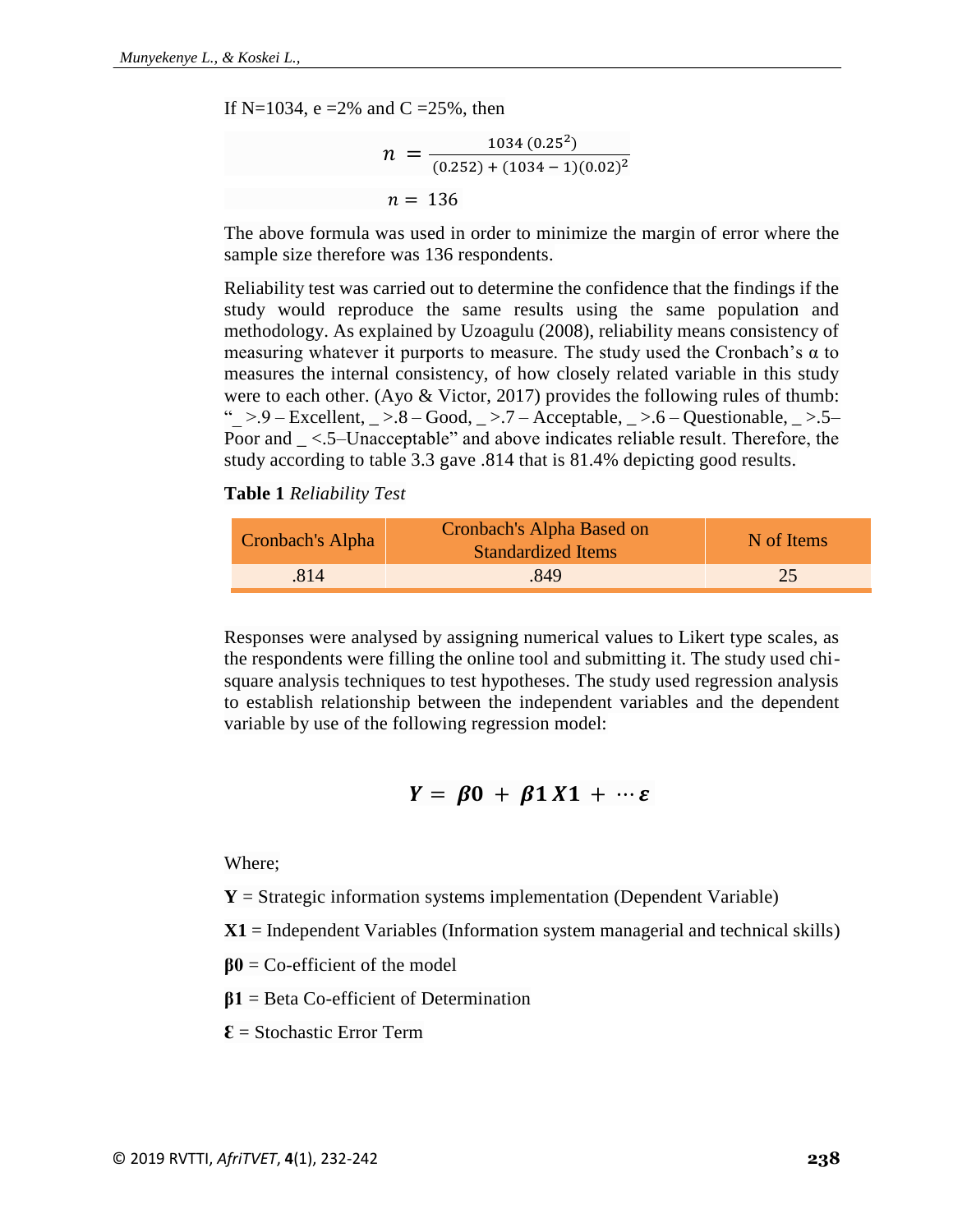## **Findings**

### **Statistical Inferences**

**Regression analysis**. Regression analysis is a set of statistical processes for estimating the relationships among variables. It includes many techniques for modeling and analyzing several variables, when the focus is on the relationship between a dependent variable and one or more independent variables or 'predictors'. The results obtained from regression analysis are as depicted in Table 2.

### **Regression Coefficient of IS Managerial and Technical Skills and SIS Implementation**

The regression coefficient relates the individual independent variable and the dependent variable.

#### **Table 2** *IS Managerial and Technical Skills and SIS Implementation*

| Model |                                        | Unstandardized<br>Coefficients |            | Standardize<br>d<br>Coefficients | $\mathsf{T}$ | Sig. |
|-------|----------------------------------------|--------------------------------|------------|----------------------------------|--------------|------|
|       |                                        | B                              | Std. Error | <b>Beta</b>                      |              |      |
|       | (Constant)                             | .803                           | .329       |                                  | 2.442        | .016 |
|       | Managerial&<br><b>Technical Skills</b> | .459                           | .079       | .452                             | 5.801        | .000 |

a. Dependent Variable: SIS implementation

Therefore:

$$
If Y = \beta 0 + \beta 1 X 1 + \cdots \varepsilon
$$
  

$$
SIS = 0.803 + 0.459 x 1
$$

The regression coefficient for the predictor is the difference in response per unit difference in the predictor. The regression coefficient is the change in response per unit change in the predictor. Here, strength differs by 0.459 units for every unit difference in Strategic information systems. The distinction between crosssectional and longitudinal data is still important. The Sig.  $(P-value) = 0.000$ , and since it is less than  $\alpha=0.05$ , it shows that IS Managerial and technical skills has a significant influence on the strategic information systems implementation.

**Coefficient of determination.** Table 3 showed that R2 (R squared) which is the Coefficient of determination to the dependent variable (SIS) implementation is influenced by the corresponding independent variables IS Managerial and Technical skills. An R of 0.963 indicated a strong relationship between the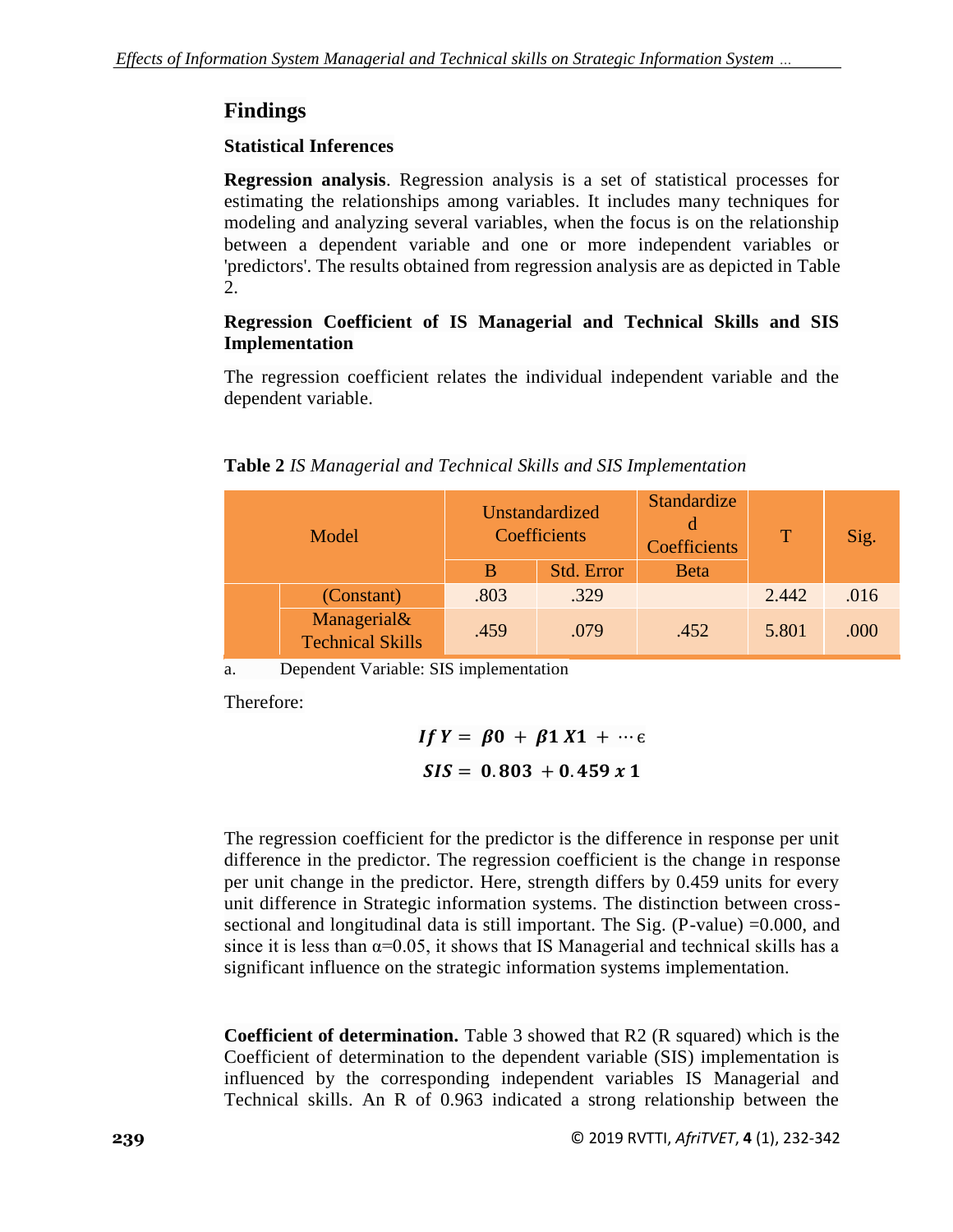variables in question and further, an adjusted R2 of 0.928 (92.8%) is a strong indicator that the independent variables in the model affect the strategic information systems implementation. The interpretation of this result depicted predictors identified for this study as influencers of strategic information system implementation. The remaining percentage of 7.5% meant that there are other factors that affect strategic information system implementation that were not captured.

#### **Table 3** *Coefficient of Determination*

| <b>Model</b> | / R/             |      | <b>R</b> Square Adjusted R Square Std. Err of of the Estimate |
|--------------|------------------|------|---------------------------------------------------------------|
|              | $1^{963^a}$ .928 | ,925 | 39685                                                         |
|              |                  |      |                                                               |

a. Predictors: (Constant), Managerial and Technical Skills

**Table 4** *Hypothesis: IS Managerial and Technical Skills and SIS Implementation*

|                                     | <b>Value</b>     | Df | <b>Asymptotic Significance (2-sided)</b> |
|-------------------------------------|------------------|----|------------------------------------------|
| <b>Pearson Chi-Square</b>           | $40.396^{\rm a}$ | 15 | .000                                     |
| <b>Likelihood Ratio</b>             | 39.936           | 15 | .000                                     |
| <b>Linear-by-Linear Association</b> | 4.576            |    | .032                                     |
| <b>N</b> of Valid Cases             | 536              |    |                                          |

a. 0 cells (0.0%) have expected count less than 5. The minimum expected count is 12.25.

### **Chi-Square Tests**

The chi-square test results indicated a significant P value of .000 which led to the drop of the null hypothesis and the adoption of the alternative hypothesis. As the rule of the thumb is if  $P = 0.000 < 0.05$ , thus reject H0 accept H1. The hypothesis test result indicated that there is significant relationship between information system managerial, technical skills and strategic information system at AIU.

### **The Effect of IS, Managerial and Technical Skills on SIS at AIU**

The regression results further indicated that IS, managerial and technical skills were positive with a P- value of (0.000) which showed a statistically significant relationship with strategic information system implementation. This results concur with Cleophas and Zwinderman (2012) who recommend that the p-value should be smaller than 0.15 at most. The following indicators were measured; information systems core knowledge, technical proficiencies, business expertise, and personal attributes.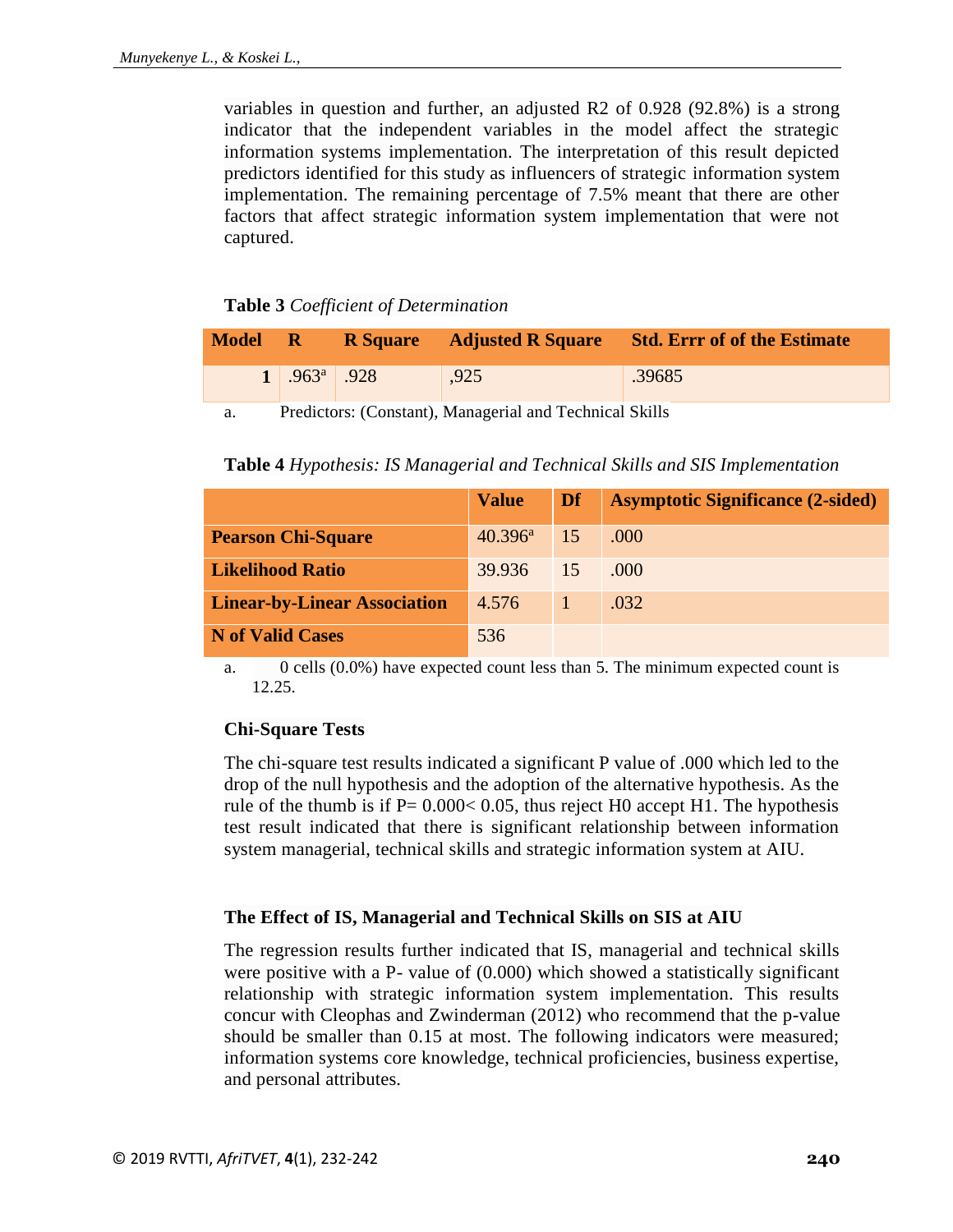### **Conclusion**

From the findings, it is concluded that the information technology staffs have adequate information system's core knowledge, managerial and technical proficiencies skills. They also have a clear understanding of what is expected of them as they are able to use their personal attributes to enhance their service delivery.

### **Recommendation**

The study recommended continuous improvement on the information system, managerial and technical skills of staff for successful implementation of strategic information system, especially both enterprise resource planning and knowledge management system in order for AIU to achieve a competitive advantage over its competitors.

### **References**

- Barney, J. (1991). Firm resources and sustained competitive advantage. *Journal of Management*, *17*(1), 99–120.
- Cascarino, R. E. (2009). *Auditor's Guide to Information Systems Auditing*. Canada: John Wiley & Sons.
- Cleophas, T. J., & Zwinderman, A. H. (2012). *Statistics Applied to Clinical Studies*. Springer Science & Business Media.
- DuMoulin, T. (2009). *Defining IT Success through the Service Catalog*. USA: Van Haren.
- Eisenhardt, K., & Martin, J., (2000). Dynamic capabilities: what are they? *Strategic Management Journal,* 21, 1105– 1121
- Faircloth, J. (2011). *Penetration Tester's Open Source Toolkit*. USA: Elsevier.
- Galliers, R. D., & Leidner, D. E. (2013). *Strategic Information Management*. Amsterdam: Butterworth-Heinemann.
- Gómez, J. M., Aboujaoude, M. K., Feghali, K., & Mahmoud, T. (2017). Modernizing Academic Teaching and Research in Business and Economics: *International Conference MATRE 2016, Beirut, Lebanon*. Germany: Springer.
- Henn, M., Weinstein, M., & Foard, N. (2009). *A Critical Introduction to Social Research*. New Delhi India: SAGE.
- Khan, K. M., & Zhang, Y. (2009). *Managing Corporate Information Systems Evolution and Maintenance*. London: Idea Group Inc (IGI).
- Manuela, C., Maria, C. (2011). *Handbook of Research on Business Social Networking: Organizational, Managerial, and Technological Dimensions.* USA: IGI Global